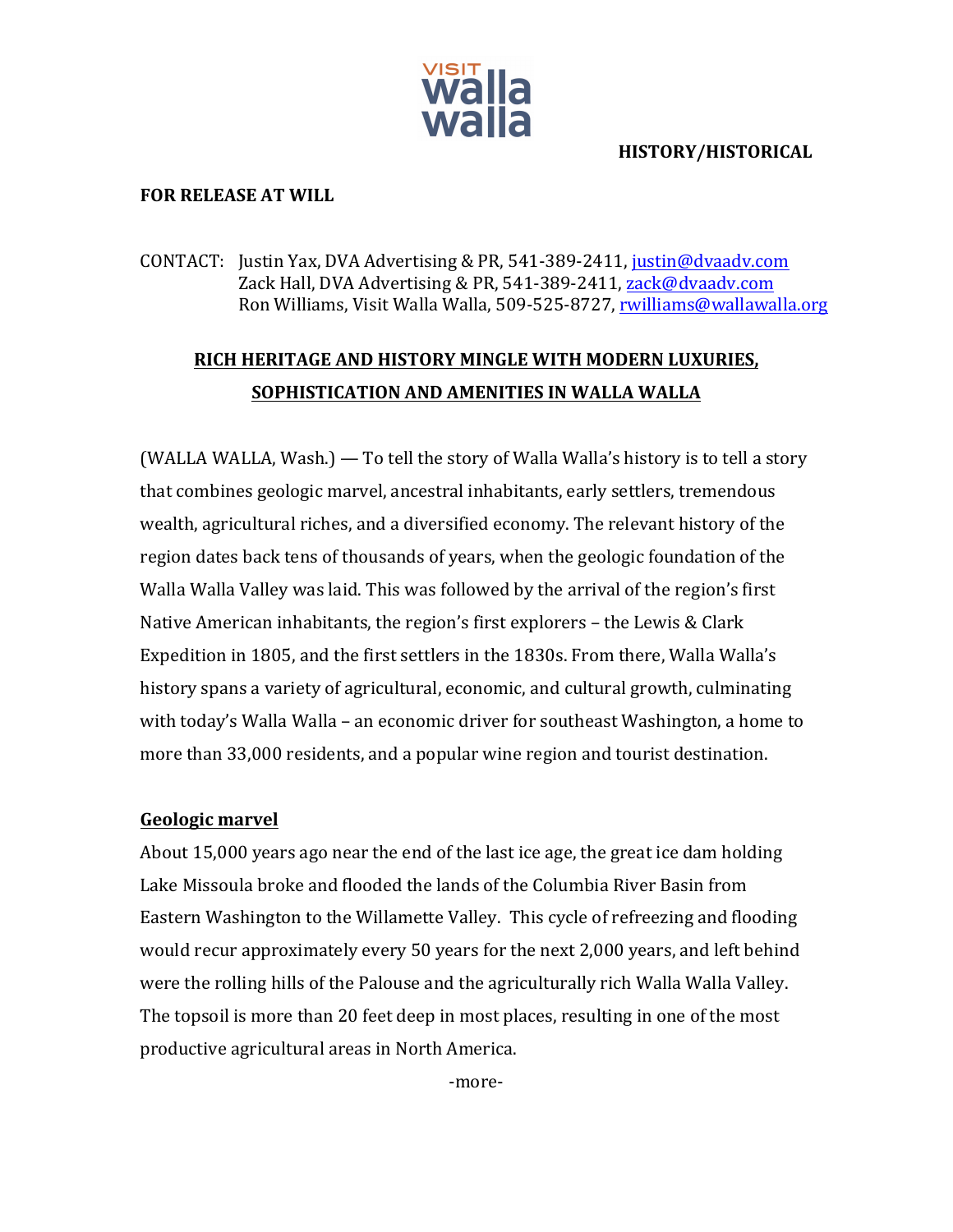Walla Walla History—Page 2

#### **Ancestral inhabitants**

Long before early explorers and settlers set foot in the Walla Walla Valley, Northwest plateau Indians including the Walla Walla, Cayuse and Umatilla inhabited the region known to them in their native Sahaptin language as Walla Walla, or "place of many waters" due to an abundance of rivers, lakes and streams. Here, the geology and climate were conducive to crop growing, and coupled with the abundant wildlife provided a bounty of food. The tribes' first contact with the outside world came in 1806, when the Lewis & Clark Expedition passed through the area on their journey to the Pacific Ocean.

## **Early settlers**

Following an 1805 visit by the Lewis & Clark Expedition, the Canadian North West Fur Company established the first trading post in the area, Fort Nez Perce, in 1818. Subsequent early settlers included a population of largely French fur traders and trappers, many of who took Native American brides and settled the community of Frenchtown, not far from present day Walla Walla, in 1823. Shortly after, missionaries Marcus and Narcissa Whitman established the Whitman Mission in 1836, providing religious instruction and medical services to the local Cayuse Indians. Whitman Mission would serve as a wayside for migrating settlers along the Oregon Trail until 1847 when the Whitmans and 11 other settlers were killed and the mission was burned down.

-more-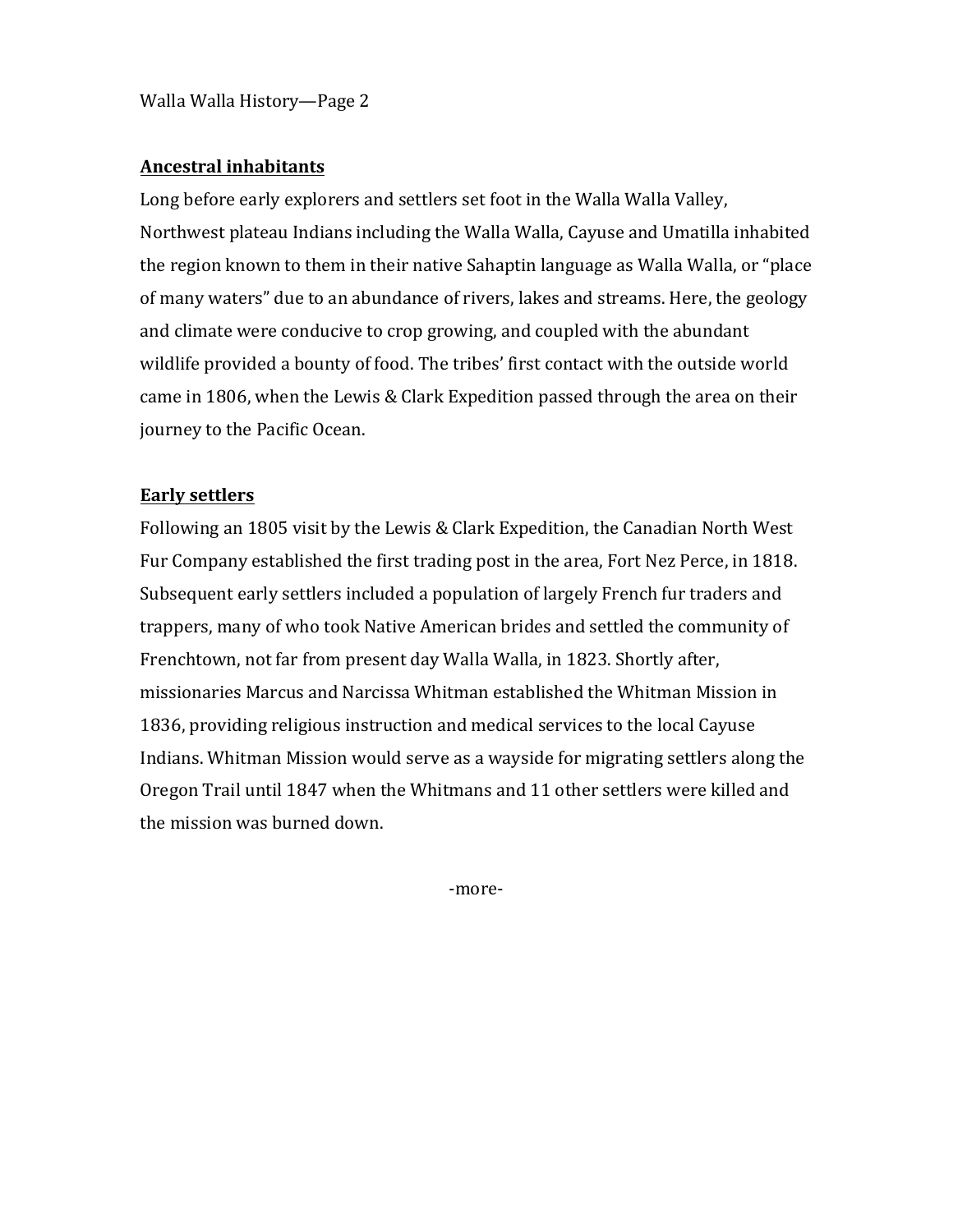Walla Walla History—Page 3

## **Tremendous wealth**

Due in large part to the nearby discovery of gold, and to the region's agricultural prowess, Walla Walla was a booming town in its early days and was once the largest city in the Washington Territory. Walla Walla's prosperity spawned tremendous wealth, and the Territory's first bank, Baker Boyer Bank, opened in 1869. Once slated to become the capital of Washington State, much of Walla Walla's historic wealth is still evident today in the form of the Marcus Whitman Hotel and numerous historic mansions near downtown.

# **Agricultural riches**

The aforementioned geologic events that deposited vast amounts of fertile soils in the Walla Walla Valley created one of the most productive agricultural areas in America. Long the domain of dry wheat, the Walla Walla Valley produces a diverse range of crops including the famous Walla Walla Sweet Onion, apples, asparagus, strawberries and many other commercial crops. More recently, Walla Walla has evolved as one of the finest wine producing areas in the world.

# **A brief history of Walla Walla**

- 1805 The Lewis & Clark Expedition passes through Walla Walla on its way from St. Louis to the Pacific Ocean
- 1818 Fort Nez Perce built by Hudsons Bay Trading Co.
- 1836 Marcus & Narcissa Whitman arrive and establish Whitman Mission
- 1855 Treaty of 1855 signed with the Walla Walla, Cayuse and Umatilla Indians
- 1856 U.S. Military Fort Walla Walla established
- 1861 The Washington Statesman, the first newspaper between Missouri and the Cascade Mountains, debuts in Walla Walla
- 1862 Walla Walla incorporated as a City on January 11

-more-